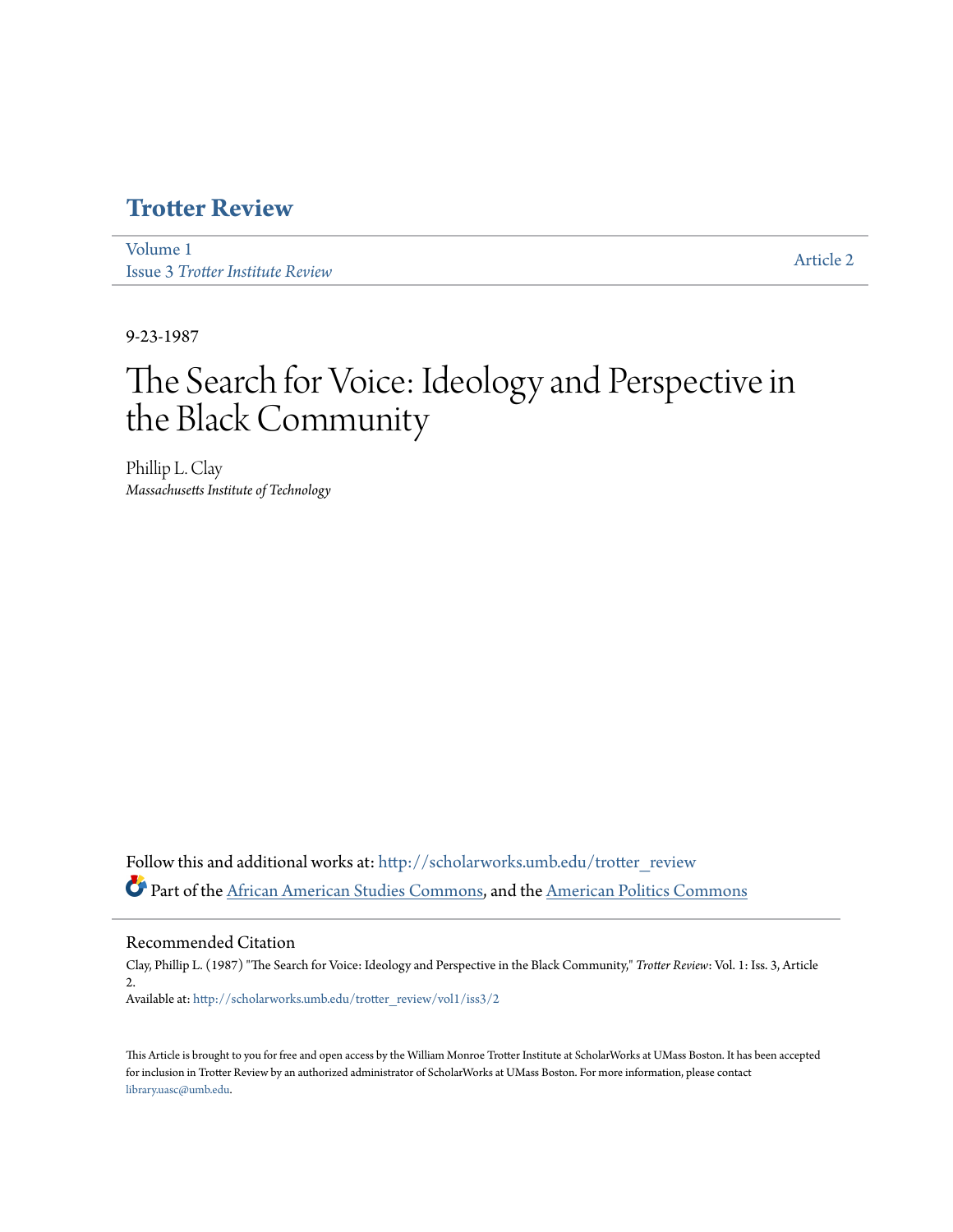# The Search for Voice: Ideology and Perspective in the Black Community

by Phillip L. Clay

During the last seven years, there has been a significant shift to the right in the ideological perspectives of American political institutions and behavior. Despite some inconsistencies, the direction is clear. The term "moderate" has acquired a conservative meaning, and liberals have been split into neo-liberal and neo-conservative camps. At this moment American society is informally declaring that it is not committed to achieving the goal of equal outcomes long espoused by a mainly liberal national political and institutional system.

The shift to the right is working changes on traditional black ideological perspectives, both among blacks and between black and white groups. The voices that in the past spoke for black interests, whether they came from black or white groups, no longer effectively present a clear or compelling vision of how we progress towards a just society. The lack of a coherent progressive ideology or voice is evident among blacks and whites. There is division and a lack of momentum. One result is a schism in the black community that has resulted in a loss of influence upon national policy. Blacks must articulate a new vision, must formulate new and progressive approaches that re spond to the current social and political realities.

The American people in general, and certainly black Americans, are not particularly ideological. There is no strong passion for ideological positions in this country as there is in some European countries and in other parts of the world. Historical evidence supports this assessment. How else, for example, could <sup>a</sup> socialist be elected and re elected as mayor of a large city, Burlington, in the rural and conservative state of Vermont? How could Massachusetts at once support arch-liberal Ted Kennedy and arch-conservative Ed King? Finally, how could conservative Ronald Reagan be elected president with the majority of voters in 49 states when only a minority of those voters identify themselves as conservative and most disagree with him on major issues in economic and social policy?

This evidence is not to suggest that Americans do not have points of view. They have "informal ideologies," for example, about the role of government versus other institutions, or the extent to which government should be ac-



tive in promoting social goals. But Americans are not passionate in those beliefs and are not bothered by inconsistencies between stated views and actions.

Does ideology in fact make a difference? Since our democracy has survived and prospered, and since blacks have moved steadily if not fully toward freedom under both nominally liberal and nominally conservative leadership, does it really matter that there is a certain raggedness and inconsistency in our belief systems?

<sup>I</sup> will argue in this essay that point of view is helpful in establishing political voice. Ideology is a definition of a group's perspectives, desires, and aspirations in relation to the rest of society and to other groups. "Voice" is the translation of this ideology into political behaviors, positions on issues, coalitions, etc.

The process by which competing interests are resolved is politics. The only people in a society who are really nonideological and who need no separate "voice" are those who have no interests aside from the common indivisible interest of the society. There are in fact few such people in America. Groups by definition have interests different from the society at large, and most Americans have membership in some group. American history is a history of various interests being forwarded. Politics without ideology (voice) is not likely to be successful because it will not lead consistently and efficiently toward satisfying group interests in relation to those of the larger society.

In this paper <sup>I</sup> will further argue that blacks are in a state of disarray regarding the voice with which they speak to each other and to the larger society. National black politics is neither efficient nor effective in articulating or advancing blacks' claims for equality in the larger society where elements still resist such claims. As we move towards the 1988 election, this situation threatens to become even more serious as various other groups jockey for the inclusion of their agenda in both the Republican and Democratic platforms. While debate rages about whether American society is aligning with the rightturning away from equality as <sup>a</sup> goal — blacks are not involved in the debate, are not active in making the case for their interests.

Of course this has not always been the case. Early in this century, blacks such as DuBois and Washington pre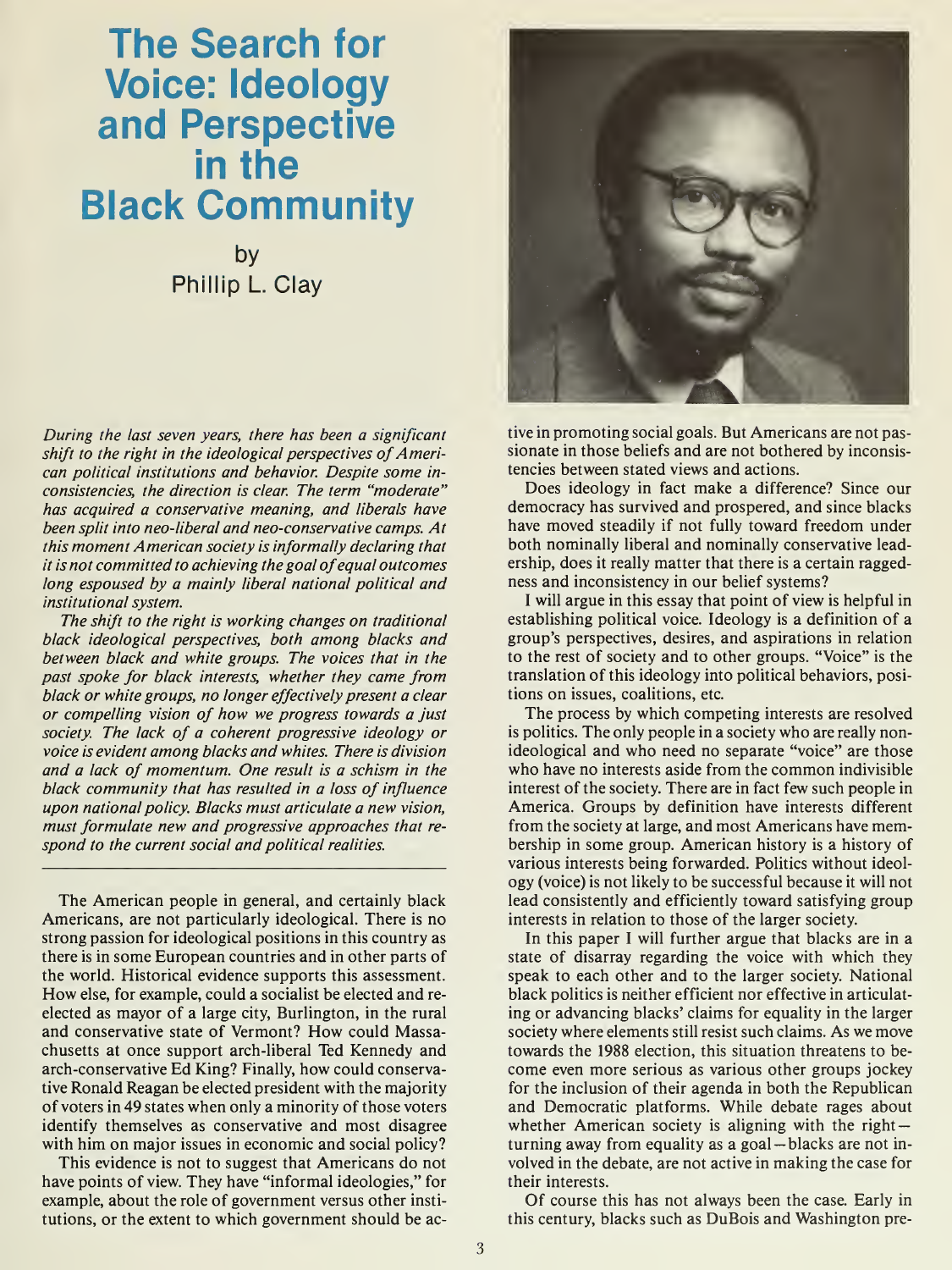sented voices that offered alternatives for blacks. Others — from Garvey to Malcolm to King to Carmichael — also offered coherent perspectives for social and political action. They generated great debates, and they also generated institutions and movements that shaped the politics of their day.

Presently, the civil rights movement is dead; there is no national movement or forum. Even though the organizations that were once active are still in place, they are struggling to survive and to defend past gains rather than breaking new ground. Prominent black leaders are mainly politicians grounded in local constituencies, who, if prominent nationally, have become so because they serve a broader than racial interest. The care and concern of blacks was once at the top of the nation's agenda and was in the stewardship of a single-minded black leadership. But this leadership is now scattered and scrambling for attention in a nation increasingly unwilling to take it seriously.

<sup>I</sup> sense today that we have politics without the analysis of perspectives that should precede it. Political and policy debates are strategic and in reaction rather than proactive and enlightening. More importantly, there is little formal communication within the black community about positions on the great issues of the day.

Unable to rely any longer upon the power of liberalism that benefited them in the past, blacks must develop a voice of their own that correctly represents them on a national level.

The absence of voice arising out of this lack of communication, as well as that resulting from real or imagined conflicts of interest, reflects a critical problem. The virtual absence of blacks in the intellectual debates defining or redefining the contours of America's public policy means the future is being decided with little black input. And what input there is is not being sifted through the screen of interests within the black community. Unable to rely any longer upon the power of liberalism that benefited them in the past, blacks must develop a voice of their own that correctly represents them on a national level.

# The Rightward Drift and Civil Rights

For the last forty years, this nation has enacted policies generally viewed as liberal, though sometimes reluctantly and often without passion. During this time, the national government expanded the scope of services, regulations, and activities. The goal was to reduce differences between groups or regions and to protect individuals from social misfortunes, the economy, even their own personal behavior. Ending discrimination, if not the fostering of equality, was a central goal.

The origin of this struggle for group improvement, for advancing the general welfare, for balancing liberty and equality, is as old as the Constitution; but it was not consistently pursued until the administrations of Franklin Roosevelt put executive leadership, legislation, and regulatory muscle into the service of these goals. Since that time — between the Great Depression and 1980, under presidents who were both Democrat and Republican the federal span of activist public policy grew steadily.

Blacks benefited substantially from this expansion in government. Indeed much of the expansion between 1960 and 1980 was directly related to the claims on government by blacks and their supporters advocating greater civil rights and economic justice.

America generated a surplus that was shared with the world at large and which contributed to making the least well off in this country better off. While the poor were still with us in the 1980's, their numbers were reduced by half compared to the pre-welfare era.

Since the late 1970's, and especially in the 1980's, a variety of events have combined to shift white public opinion toward the right and away from civil rights support. What are some of the features of this trend?

Since the mid-70's our society has been aging. A society that seemed to be dominated by youth in the 60's and early 70's is increasingly dominated by baby boom adults. In contrast to their parents and grandparents who experienced the Depression and World War II and who wanted the government to provide security against the vagaries of the market and to help their children move into a secure place in the middle class, this current young adult group takes a different view. The present concern is for consolidating middle-class status, for increasing wealth and opportunity in a competitive context. This trend is inconsistent with the strong redistributive ethic that once ran through American politics.

The young middle-class population has two principal traits that are important for understanding the rightward shift. First, their education and training support the domination of ideas and analysis over populist or liberal sentiment, those romantic feelings based on a sense of solidarity among the oppressed or the aggrieved. The young middle class brings a mind set of technical rationality to the formation of political perspectives. Few in this group ever experienced poverty or the fears associated with it. Theirs was a relatively comfortable life, and they have had education and experience that shows them the possibilities of increasing that comfort. Compared to earlier generations, they have obtained status and comfort without much blood or sweat, and they believe, subliminally at least, that everyone can obtain it. While there have been economic downturns (three recessions in the last 10 years, for example) and some marginal losses in real income, the safety net for the white middle class is a tight mesh through which few middle-class people fall.

There are two other societal trends that help explain the shift to the right: economic restructuring and demographic change. The economic restructuring that has occurred over the last twenty years is characterized by the decline of the heavy industrial and unionized sectors, by the rise of small business, high tech, service and professional occupations, and the organizations that support them. Deficits, trade imbalance, and manufacturing decline underscore the frailties in the economy. Career advancement is less certain for many, and the chance to advance as fast as their parents and to obtain as much can not be taken for granted.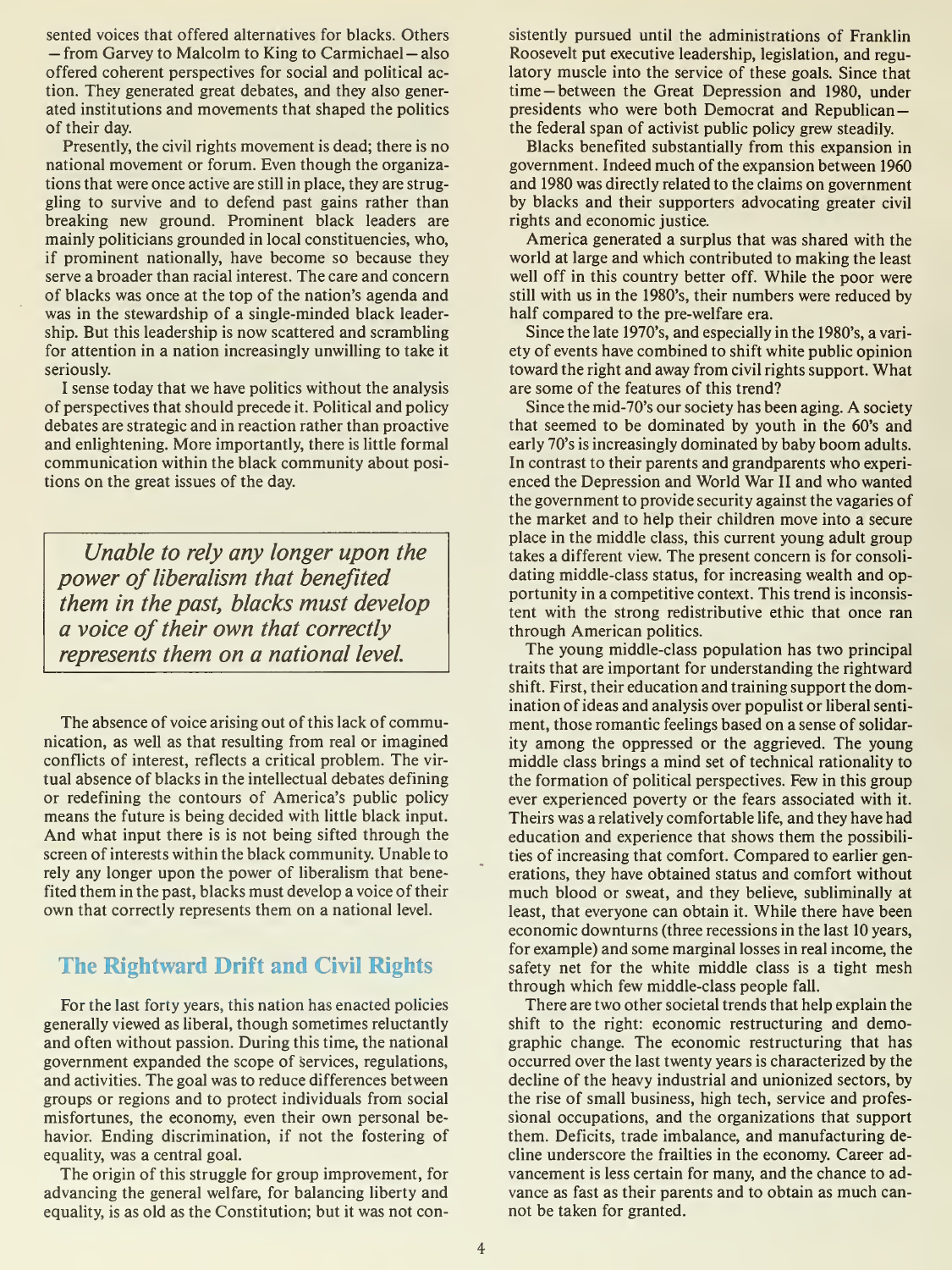Economic restructuring and demographic change have combined to change dramatically the character of the liberal alliance that had been influential in recent decades. Unions are weaker, more suspect; the family farmer has virtually disappeared; the black population is scattered over many more states and concentrated within the larger cities, not the suburbs where most of the new white middle-class population grew up and resides.

Old ethnic and immigrant groups have been assimilated and have moved away from the urban core. The shared interests and shared plight on <sup>a</sup> common turf (the city) that characterized traditional political organizations and unions no longer applies. Today individuals are in a position to be and are encouraged to be far more independent in their judgments and their alliances. They rely less on gatekeepers, on opinion leaders, on moral arbiters. Fewer institutions manage their relationship to the larger society. It is now "in" to be an Independent rather than a Democrat or Republican.

As these developments occurred, blacks shared in some of them and not others. Economic restructuring has been a major factor in the advancement of some blacks and the falling behind of others. The black middle class has grown in an expanded industrial and service economy, but the number of unemployed blacks has grown still more rapidly as that economy shifted from low-skilled jobs. The result is the evolution of an unemployable "underclass" of the permanently poor, even as a black middle class emerges. Yet middle-class blacks remain stalwarts in the liberal alliance that is under siege from the right. Blacks are also beginning to be affected by the dominance of ideas over sentiment and indeed that shift explains, in part, the growing schism in the black community that <sup>I</sup> will discuss below.

The increasing competition in society has also affected the black community by raising tensions between black and white peers in professional and work environments over such issues as affirmative action and seniority. While whites are rushing to assert independence and eschewing "special interests" in their personal politics, blacks continue to feel obliged (but not without increasing dissent and personal tension) to rely on race politics — <sup>a</sup> political stance that blacks should reflect solidarity around the race issue to the substantial exclusion of other issues.

These trends at least partially explain the rightward political movement. How are these sentiments organized in political terms, how have they changed, and where do blacks stand with respect to them?

# The Nature of Ideology

In speaking of ideology, <sup>I</sup> have several specifics in mind. <sup>I</sup>am interested in attitudes concerning the role of government, interested in the extent to which racial interests are included in government policy. <sup>I</sup> am also interested in the extent to which the complex interaction between race, class, and other features is addressed. <sup>I</sup> am interested in the extent to which the public process is open and the degree to which democratic values prevail. <sup>I</sup> will look at attitudes towards justice and the extent to which economic injustices, pure market outcomes, are accepted.

Finally <sup>I</sup> am interested in how the conflict between liberty and equality is resolved. This is the question of the extent to which individuals are free to pursue their own interests and to enjoy their own winnings (liberty) versus the extent to which public policy intervenes on behalf of the less well off, the vulnerable, or the public generally (equality.) When we look at the major ideological perspectives on these several dimensions, we find substantial shifts among moderates and liberals to more explicitly conservative notions. Those shifts have important meaning for blacks.

For most blacks there is a clear starting point on each of these questions. Blacks have traditionally assumed that government would play a substantial role in society and that the federal government's intervention on their behalf was more dependably favorable and subject to their influence than state and local intervention. They depended on the federal government to protect their particular interest, mainly the reduction of segregation, racial inequality, and discrimination, through civil rights legislation in particular, and through legislation in other areas such as social welfare and administrative regulations.

Blacks have traditionally viewed justice as a first obligation of government and believed that economic injustice without mitigation is unacceptable. Government re sponsibility in this regard was to protect individuals from private or market outcomes that operated to sustain or in crease racial inequality. Blacks have typically experienced liberty negatively, as reinforcing or increasing their inequality, as when liberty is used to support segregated neighborhoods and workplaces or to support discrimination in public or business settings.

Blacks have traditionally aligned themselves with the politicians or parties that best reflected these activist points of view. This has generally meant the Democratic party since Franklin Roosevelt, but in particular states and particular elections, there have been exceptions. Even black conservatives accepted this broad view, saving their conservative views for strictly economic, religious, or other non-race related matters.

Black conservatives have emerged recently to join in the debate, but they are out of step with black traditionalists, even conservative black traditionalists, who are for the most part liberal on matters related to race. These new black conservatives, speaking largely from white institutions and isolated from blacks and from any political ac countability, find suspicious ears in the black community. Black radicals who call for an end to the capitalist system are and have been even less regarded.

It is perhaps important to note that some of the difficulty we have noted above and will be exploring more in the sections below arise from the changing nature of the status of the "black problem" in America. We have moved from a problem that had at its core legal barriers to participation to problems that have economic inequality at their core. Fighting racial barriers that were specifically il legal was easy compared to challenging the distribution of socio-economic outcomes which are not constitutionally guaranteed. A major reason for the evolving non-role of blacks in American politics must be attributed to this change and the failure of black politics and politics in general to factor in the different issues involved.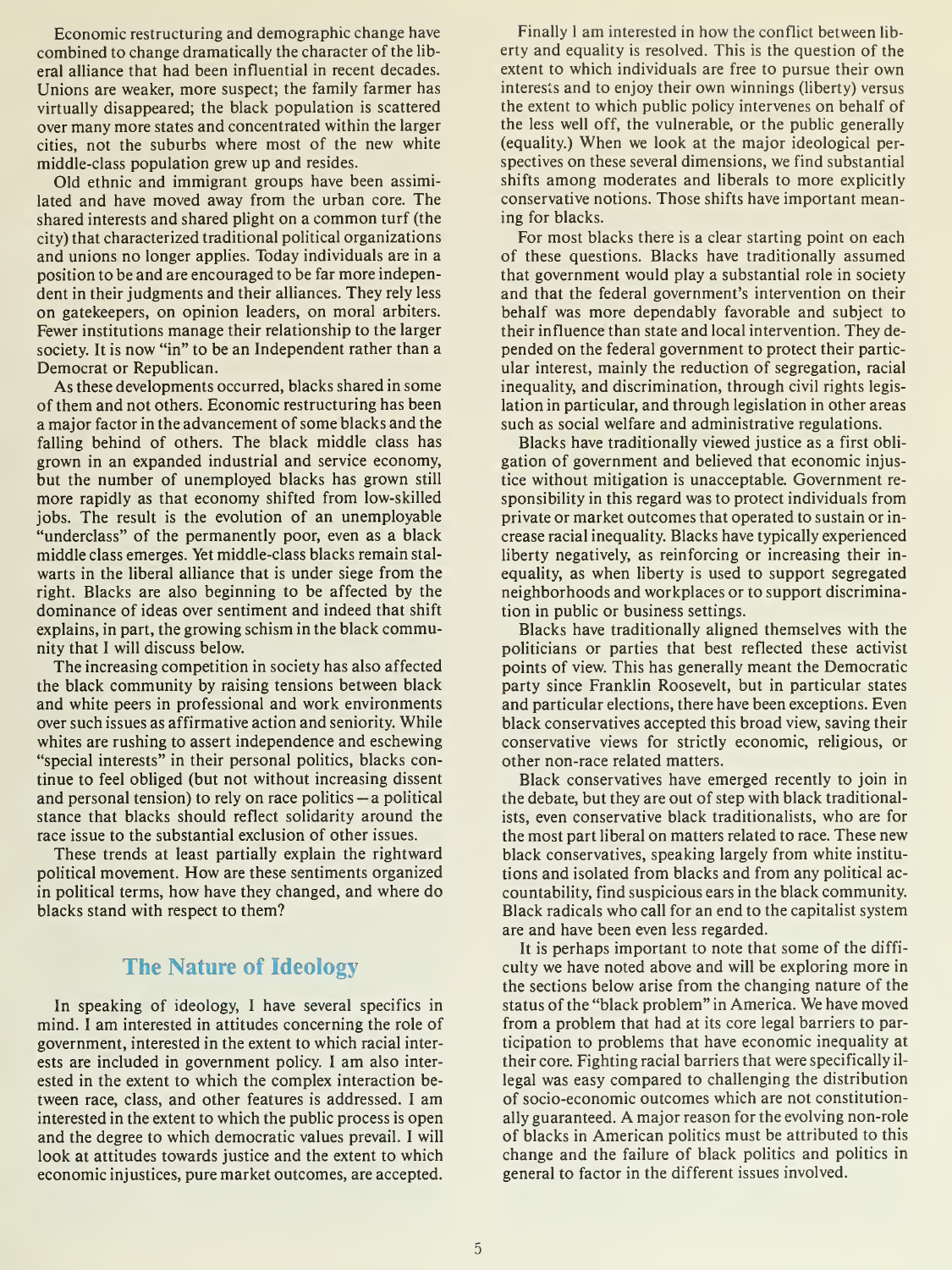#### Varieties of Belief

In the sections below <sup>I</sup> shall discuss the varieties of liberal, conservative, and radical points of view and the is sues raised in each of them on the matter of race.

#### Liberals

The liberal tradition goes back to the age of reform that had its origins in the 19th century, flourished in the progressive era, and triumphed with the election of President Franklin Roosevelt in 1932. The liberal ideology is founded on the belief that humans are perfectible and that a more perfect and humane society can be achieved. Liberals believe they understand society and understand how to make society more perfect. Blacks have been the beneficiaries of liberal reform attention.

In their treatment of blacks, liberals tend to be democratic, but they reserve for themselves the status of senior partners in the institutions and movements.

This notion of the good society is best obtained, ac cording to the liberal point of view, through a strong central government and through regulation of the economy and such areas of personal behavior as are deemed important for the general good of society, especially for the good of those less well off. Liberals accept the market, ac cept capitalism, but not how it sometimes works imperfectly for protecting or uplifting the poor. They acknowledge that the market will not eliminate poverty, but they feel that redistribution can substantially reduce the suffering in society and make it possible for most people to gain access to the expanding economic pie that the free market promises. They favor government policies that are compensatory or partly redistributive as an antidote to economic injustice. Perfect equality was never a liberal goal.

Liberals have advocated intervention in both public and private spheres. The liberal view is that government should act positively to achieve outcomes rather than to simply set a tone. On busing, for example, even though it violates the liberty they espouse, liberals believe that the result to be achieved (integrated education) justifies government action. They have a similar view with respect to group versus individual treatment. Given their belief in the possibility of a more perfect society, they are inclined to promote public policy that benefits groups rather than policies that focus on individuals.

Given this view, the liberal attitude towards blacks is not hard to detect. It is reflected in the use of the central government and other institutions to benefit blacks as a group, activities to produce results rather than simply opportunities for results. The tactical approach of the liberals has been to create and support various interest groups and special organizations that are a part of their coalition. Such groups exist for blacks, as they do for labor,

public education, health, progressive farming, and other interests. Liberals have never been a homogeneous group, but rather a collection of special interest groups that had in common only the notion of actively creating a better society. Inconsistencies between the interests of these special groups were sublimated, and their overarching goals of a just society were emphasized.

In their treatment of blacks, liberals tend to be somewhat democratic, but they reserve for themselves the sta tus of senior partners in the institutions and movements. In some cases paternalism characterizes the liberal's relationship with blacks. The pattern is present in personal relationships and most especially in institutional ones. While liberalism was the dominant influence between 1930 and 1980, liberals have never really been in full command or confident about their power. Even during the depths of the Depression, liberals were on the defensive. This was in large part because their view of social engineering is inconsistent with American society's espousal of individual traditions and values. Liberals have often been forced to camouflage their social engineering motives and even adopt some of the platitudes of the conservatives.

In recent years, as the conservative assault has broadened and increased, liberals have been even more on the defensive. Their confidence has sagged under the weight of several electoral losses going back to 1968. No liberal has been elected president since Johnson, and some of the more dependable and eloquent liberal politicians have been defeated. Many surviving liberals are taking steps to the center of the political spectrum.

Black voices in liberal circles have been mainly political rather than intellectual. As liberals have had to face challenges to their point of view and policies, blacks have lent political and moral support but little in the way of revision or revitalization of the intellectual underpinnings. In the last five years, during which many books, studies, and papers have been written as part of the public policy debate, there have been very few black entries. It is as though blacks are the non-commissioned officers in the liberal core. This second-class citizenship, this intellectual isolation, is a source of real tension, especially to young blacks, even though the "black power" rhetoric that first gave voice to this tension has subsided.

Equality was well served in the years of liberal dominance. Hardly anyone would dispute that progress has been made in bringing blacks into the mainstream. But success has been far from complete. Many of the problems that we have always complained about are still with us. In recent years the tensions and conflicts among various liberal interest groups have dominated political dialogue and public discourse: disagreements on affirmative action, seniority, community control, Democratic party rules. This has engendered a good deal of disenchantment among those who still profess to be liberals, and it has also led to the emergence of both neo-liberals and neo-conservatives. The disenchantment with the shifting agenda and the disaffection (or perceived disaffection) of once-faithful friends is the source of much anguish in the black and liberal communities.

While some liberals have sought to reassess their policy perspective in light of new realities and have as a result come up with new proposals that are still consistent with the liberal ideology (Governor Cuomo may be considered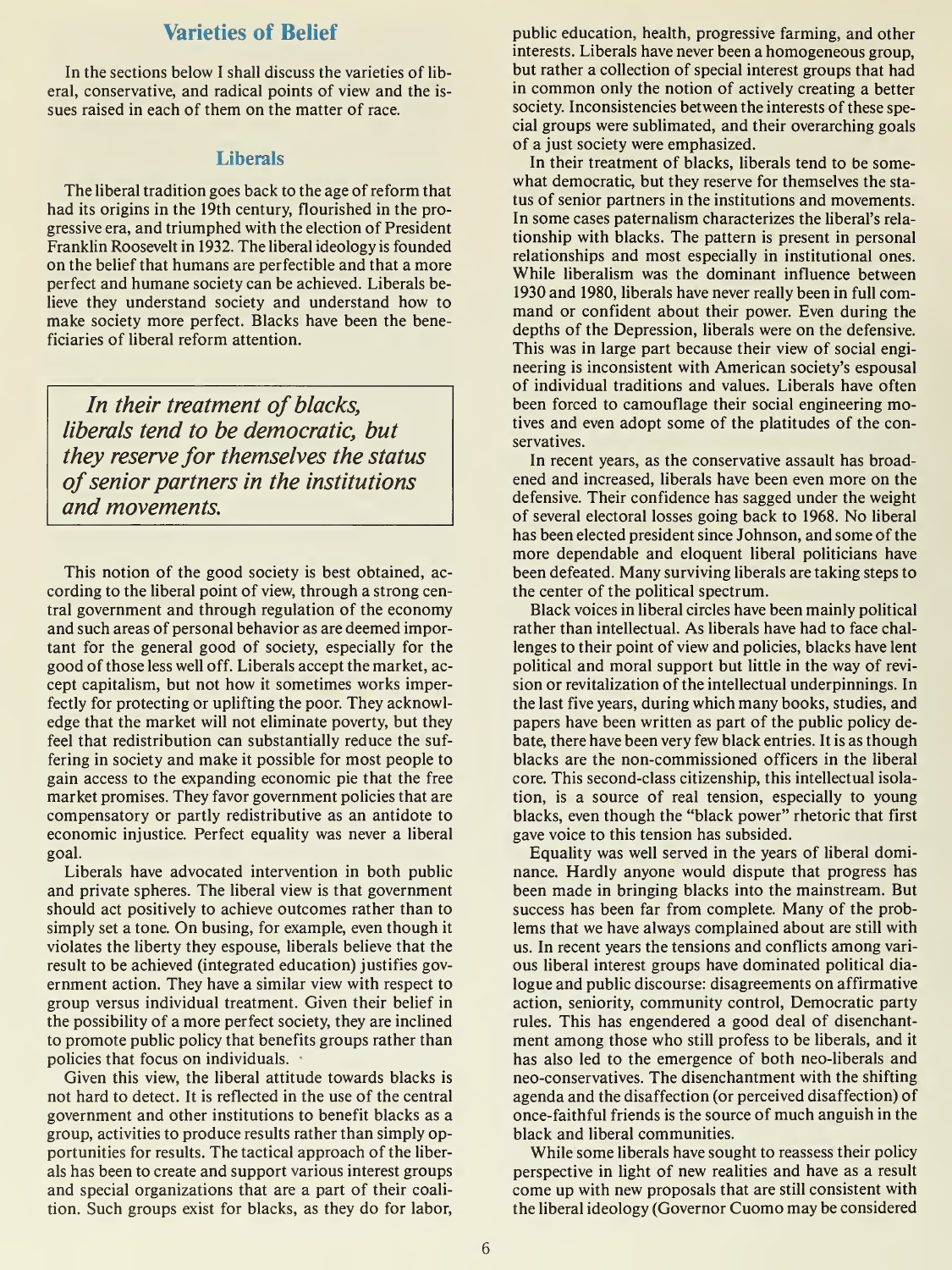an example in this regard), many others have taken detours from the traditional liberal path. Hence we have the emergence of the neo-liberals and the neo-conservatives.

#### The Neo-Liberals

Neo-liberals are liberals who took a look at the traditional approaches, alliances, and perspectives on public policy issues that they regarded as automatic and obligatory and decided that they should be subject to critical re view. Charles Peters, author of Neo-Liberal Manifesto, writes:

... if neoconservatives are liberals who took a critical look at liberalism and decided to become conservatives, we are liberals who took the same look and decided to retain our goals but to abandon some of our prejudices. We still believe in liberty and justice and a fair chance for all, in the mercy for the afflicted and help for the down and out. But we no longer favor unions and big government or are opposed to military and big business. Indeed for our solutions to work we have come to distrust all automatic responses — liberal and conservative.

The neo-liberals have some points of view that put them at odds with the liberal mainstream and with blacks. For example, they do not favor industrial policy that seeks to revive or protect the old industries (in which lots of blacks work and to which access has been recent), but rather Neo-liberals seek to promote growth-oriented en trepreneurship and small business, not simply to shuffle assets as in speculation, mergers, and the like. They believe in being pro-defense but not pro-foreign intervention, and they accept social program cuts as necessary and acceptable in the current effort to control deficits. They favor the use of economic sanctions but not military intervention. They oppose protectionist policies. They are against big labor and big government but they are not opposed to unions or government intervention.

They believe that government should be strong but not big, that government should figure out what government should do and do those things efficiently and well. They believe that government should avoid those things it can not do effectively even if attention to them is clearly merited. They are more excited by government as public entrepreneur and regulator of incentives for development than as big-muscled social engineer.

Neo-liberals specifically reject "special interests" and favor government as an agent of the public interest. They regard as "special interests" those groups that make up the liberal alliance — unions, gay rights, the education lobby, trade protectionists, etc. Blacks resent the "special interest" prejudice as it is attached to civil rights and antipoverty activists, arguing that seeking justice is hardly the same thing as seeking a tax loophole, exclusive subsidies, trade protection, or other such economic benefits at the public's expense.

While neo-liberals assert they have an interest in enforcing civil rights laws, they do not believe that they have an obligation to accept demands for equal outcomes. They do not regard equal outcomes as fundamentally or reasonably achievable, and they are committed only to making opportunity equally available to the extent possible and to do so by "expanding the pie."

Neo-liberals are empathetic with social issues raised by conservatives where liberals often are not. For example, they oppose mandatory prayer in schools but they might not object to a nonsectarian "moment of silence." They favor desegregation but do not feel obliged to support busing. In short they want to update liberalism, making itappeal to the young middle-class constituency. They are not sentimental about, nor defensive about, having abandoned the old liberal stand on the side of the downtrodden.

While some of these departures from traditional views are matters of degree and emphasis, some shake what might be called liberal articles of faith. Neo-liberals fought liberals on aid to Chrysler. Neo-liberals are more positive on tuition tax credits. They are not as protectionist as liberal union advocates. Gary Hart, their presidential standard-bearer in 1984, got few endorsements from traditional liberal or black groups, who considered his technical, rational approaches cold. Bradley, Gephardt, Babbitt, and Nunn face similar skepticism.

Neo-liberals seem uncomfortable dealing with racial issues and in working with or being politically collegial with those who don't share their middle-class background. Indeed blacks are suspicious of neo-liberals because neoliberals object to "special interests" and to traditional litmus tests blacks might apply. It is not surprising, therefore, that between the two leading white Democratic contenders, blacks overwhelmingly preferred Walter Mondale, the traditional liberal, to Gary Hart, the neo-liberal. Among current contenders, Dukakis, Simon, and Biden — along with Jackson — should get <sup>a</sup> sympathetic audience from blacks.

#### **Conservatives**

What do conservatives believe? The primary tenet that conservatives bring to the table is the belief in the free market as the primary arbiter of interests, ideas, and val ues in American society— and the principal allocator among competing groups. They believe that the market left alone will provide the greatest benefits to the most people. Conservatives favor self-reliance and individual effort rather than group strategies to achieve the benefits of the marketplace.

Where social policy is necessary, they favor attention to individuals and not to groups. In fact, they deplore the idea of group interests. And the treatment of group interest has always been central to blacks. Conservatives also believe that a strong central government is inimical to the interests of the majority. They favor action at the lowest level of government with fewer functions provided at the central or national level.

In race relations, conservatives believe that government should support equal opportunity but not require or even encourage equal results. They believe that market dynamics will disclose what results ought to be and that market generated results ought to be accepted as the most efficient and most fair. Anyone who feels unsatisfied by the market result ought, therefore, by individual action seek to change the results for themselves. Conservatives generally are opposed to policies that are race-conscious, including strong affirmative action plans.

Conservatives argue that social programs sponsored by liberals substantially failed and interfered with the incen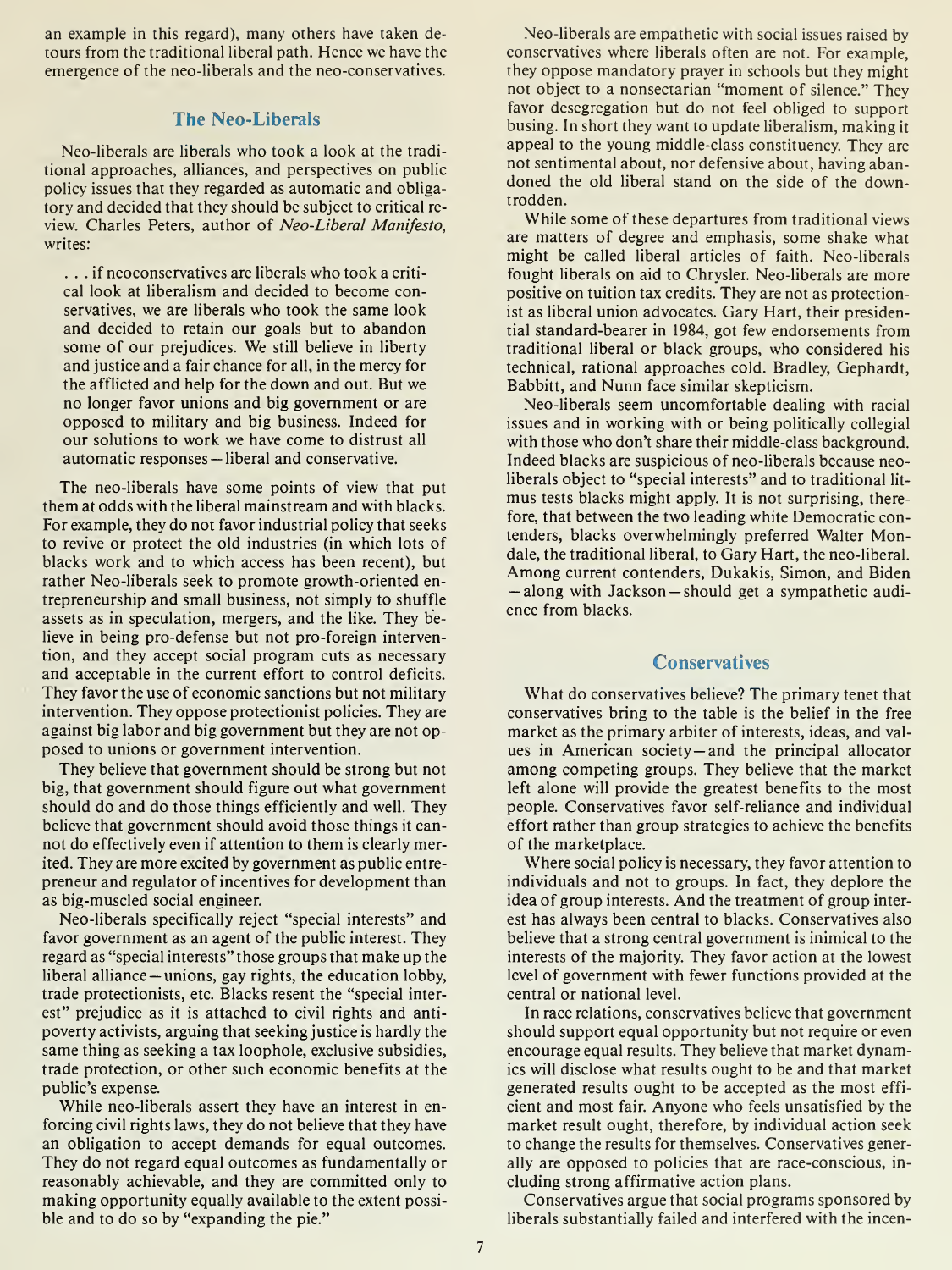tives blacks would otherwise have had to take advantage of market opportunities and incentives. In that vein, they conclude that the programs were harmful, or wrong, or both. They feel that the economic tide will, in fact, lift all boats and that for blacks to get into the mainstream is their only opportunity for equality.

Conservatives would argue that discrimination is not a serious problem, since in the free marketplace discrimination is irrational. Personal preferences, they argue, are acceptable. While conservatism is not by definition racist, it does provide an umbrella under which racial discrimination dressed in institutional rules and personal preference can hide.

A growing number of blacks are articulating conservative points of view. This is new as a journalistic phenomenon but is not new in fact. There has always been a conservative streak among blacks. What sets the traditional black conservatives apart from newer ones such as Thomas Sowell, Glenn Loury, and Walter Williams, is the latter group's opposition to certain civil rights laws and their belief that social and economic policy ought not explicitly be designed to reduce racial equality or give special attention to race. They assume what is good for the economy is good for blacks. Indeed black conservatives have become some of the most impassioned critics of race-conscious public policy, including affirmative action. White conservatives and young black conservatives have joined to argue that advocacy on a racial basis and on the basis of group membership is fundamentally wrong.

#### The Neo-Conservatives

Neo-conservatives are former liberals who looked at the liberal political traditions and chose to become conservative rather than becoming updated or neo-liberal. They reject the core of liberal beliefs. They react to many of the same issues and concerns that prompted neo-liberals to make their switch. Examples of neo-conservatives include: Irving Kristol (editor of Public Interest), Nathan Glazer (*Affirmative Discrimination*), and Edward Banfield (The Unheavenly City). The neo-conservatives are for the most part intellectuals. They are in research institutions and universities. They are mostly older men. Some are former radicals as well as former liberals.

They share the neo-liberal's reactions to the automatic sentiments of liberals and the conservative's respect for the power and fairness of the market as social arbiter and economic allocator. They also believe strongly in traditional social values. They interpret the shortcomings of social programs and the rise of the black middle class as proof that the traditional liberal approach to social engineering is fundamentally wrong, ineffective (for those still in need), and unnecessary (for blacks who are now middle class).

Unlike neo-liberals, who are essentially positivists and rational analysts, neo-conservatives are in simple terms fed up with social engineering. They are uncomfortable with civil rights and racial advocacy, and indeed many of them have made declarations that have in effect trivialized race. For example, Patrick Moynihan, more than a decade ago, suggested that the issue of race would benefit from a period of "benign neglect." Nathan Glazer has described many of the traditional social programs advo-

cated by liberals and blacks to be clear examples of "affirmative discrimination" in addition to being misguided and counter-productive.

Blacks find neo-conservatives far more unapproachable and insensitive on matters of race than the traditional conservatives, who often can be convinced to be race interventionists for a variety of reasons (related to "social stability" or "corporate responsibility"). Neoconservatives are disenchanted and unsympathetic with racial and social activism. There is little hope that they will seek partnership with the black masses. They are not generally key actors in institutions and, with few exceptions, they are "national critics," political actors without any base at the state or local level.

While neo-conservatives are not politically active as a group, their influence should not be underestimated. They write books and appear on television. They are highly literate and as such are effective in the media. Especially important is the fact that they create "ideas in good currency" and provide analysis that has the effect of giving voice to ideas that the political conservatives and neo-liberal actors share. The influence of Charles Murray's Losing Ground is illustrative in this regard. They are also influential in institutions that play an important role in society, especially the university.

The fact that blacks are not involved in these discussions and are not present when the arguments are made in scholarly and institutional settings means that the social policy revisions in government are developed often without black input at critical stages. Congress, which used to be a forum for the debate of domestic social policy, has been reduced to a forum for Reagan's fiscal and economic approach to undermining liberal social policy.

#### **Radicals**

In European countries, the ideological fringe often has influence and presence. Such is not the case here. The var ious radical critiques are important, however. For example, radicals have cogent, if not always compelling, ex planatory models that speak to the old and continuing sources of inequalities between the races. Radicals generally argue against concentrated private power and wealth, lack of public control, repressive restrictions on selfdetermination and self-definition. While they are often naive about what can be done in various areas of public policy, their diagnostic insights are sharp.

They argue that New Deal liberalism and more recent liberal policies failed, and that the market has failed to bring about the economic redistribution that is their definition of social justice. They are perhaps most critical of liberals because they argue that liberals are fundamentally cowards — recognizing and agreeing with the socialpolitical dynamics that radicals assert but unwilling to ac cept the implications of this knowledge.

The declining influence of radicals (black or white) in the black community isnot surprising. Black intellectuals have long been disillusioned with radicals, who they believe used blacks as victims on display and had more interest in the class than, in the racial aspects of inequality. Since class inequality is still the principal interest of radicals, there is likely to remain a significant distance between blacks and radicals.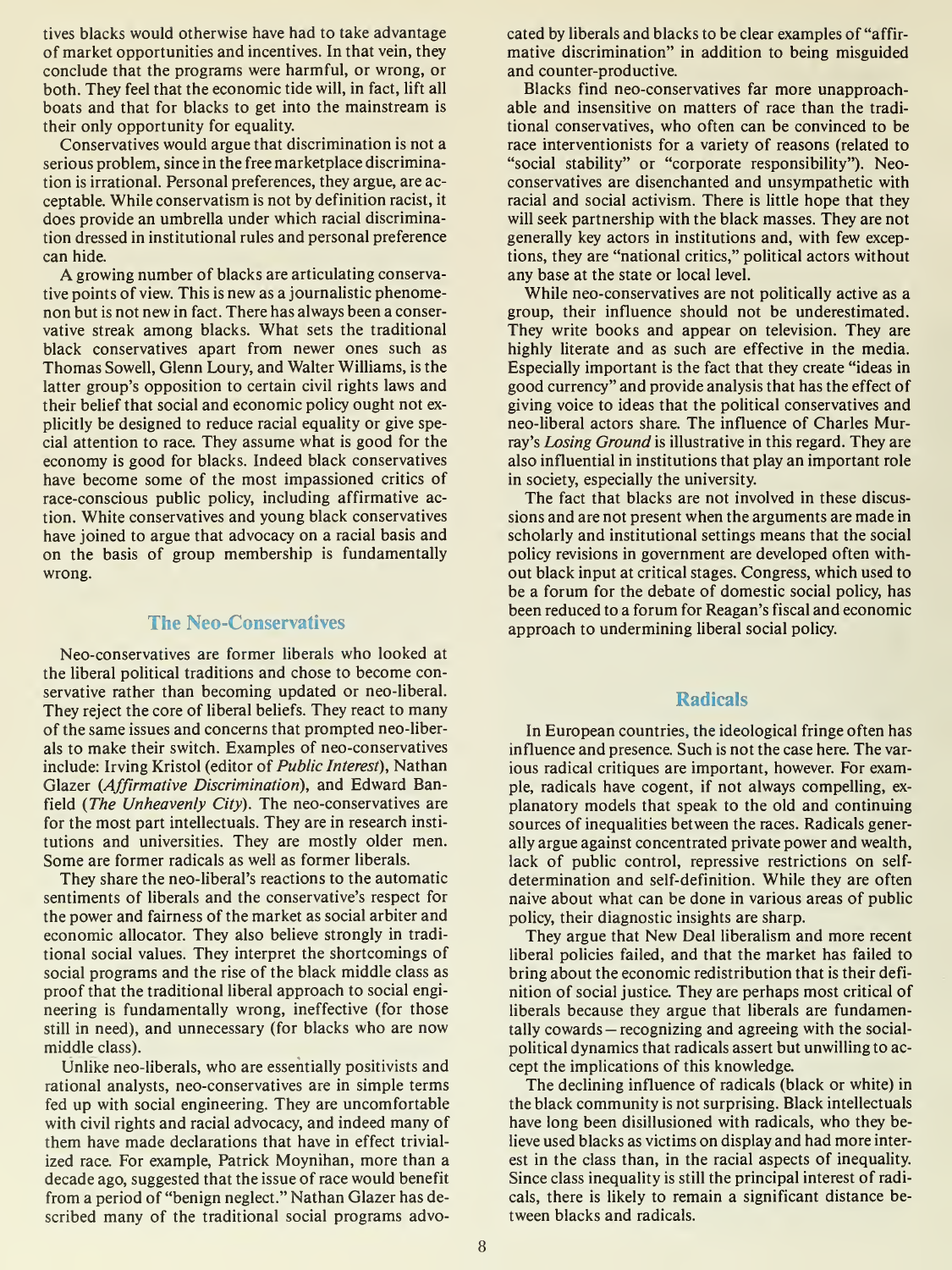The "black power movement" was a case where blacks sought to make their own radical critique of American and black society. It is not a coincidence that a major part of this effort was that it sought to present a black radical critique separate from the white radical perspective. Be cause it largely addressed issues only touched by the civil rights movement, the black power movement was important not so much for its political impact as for its creation of a disposition among blacks to acknowledge the importance of the questions we propose in this essay.

The black power movement did not produce an effective and enduring progressive voice or leadership at the national level. It is true that a new generation of politicians—Mayors Young, Goode, etc.— have succeeded. But they were bogged down in their own personal and political balancing act — between the race politics that elected them and the political mainstreams through which they must swim if they are to survive. Jackson is different, but only in the sense that as a national candidate he is reaching for the rainbow and not articulating a voice and developing an institution for black Americans.

# The Schism in the Black Community

The failure of voice in the black community is not an academic matter. There is every evidence that we are at one of those critical points in history where we are not clear about what our problems are or how to address them. We are under siege even with respect to past "victories." There are widely divergent suggestions from others about what we should do, and there are discordant demands within the community. Do blacks believe that affirmative action really is a good idea or does it place a stigma on blacks? Is busing an effective way to equalize educational opportunity or would some approach not focusing on integration be better? Should we get "tough" with crime or wait until "causes" are addressed? Does welfare promote "dependency?" What should be done about teenage pregnancy? About gentrification?

Our leadership seems incapable of mounting either an effective defense or a credible offense. While the old divisions in the black community continue, new divisions are emerging, especially between the interests and perspectives of the expanding black middle class and the even more rapidly expanding "underclass."

#### History of the Schism

The history of the schism in the black community is tied to changing economic conditions in the country. At the turn of the century, more than 90% of the black population lived in the South. They provided the muscle for the largely unmechanized agrarian system. Starting with the Depression, the old agrarian society went into a steep decline. Mechanization forced many blacks off farms; those who stayed had an increasingly marginal existence.

Starting with the mobilization for World War II, large numbers of blacks headed North. By the end of this exo dus (in the mid-1960's), half of the black population lived outside the South, concentrated in two dozen large industrial cities in the North. The move mainly involved lowincome blacks with limited education and training. Huge gaps existed between blacks and whites in education. In

While the old divisions in the black community continue, new divisions are emerging, especially between the interests and perspectives of the expanding black middle class and the even more rapidly expanding "underclass."

the last two decades, that gap in education has narrowed considerably, and among younger black families so has the gap in income. Those who made the most progress in this regard became the new black middle class — either by getting a "good job" in unionized industry or by education.

Blacks found cities less effective as engines of opportunity than did those immigrants who moved to American cities in large numbers. The shifting economic structure of the country meant that over time there was a declining number of manufacturing jobs that could provide middle-class status to blacks as it had provided for generations of white working-class families. Increasingly, the city as a lever for upward mobility seems stuck for all but the well-educated who can take advantage of the growing number of white-collar-job opportunities. When large numbers of young blacks came of age and lower-paid ser vice jobs dominated, the trend set in motion in the 60's became even more apparent in the 80's.

Finally, because race is a special and indelible mark of oppression, blacks were not able to melt into the urban stew. The mounting racial tension, highlighted by the "unrest" of the 1960's, meant that every effort blacks made to improve their postion set them up for conflict with whites who were left behind or who had come to feel entitled to their exclusive but shrinking prerogatives. Jobs that could help the black poor advance were increasingly unavailable over the last 20 years and especially in the most recent years. High rates of unemployment, especially for young black workers, seemed to remain whatever the state of the economy as a whole.

By 1960 the contours of status differences, blacks ver sus whites, was already clear. While some cities such as Atlanta, Washington, New York, and Chicago were able to develop a large black middle class that could in fact generate its own growth, this was the exception. In no metropolitan area is the black population like the white population — mainly middle class.

What does it mean when there are significant changes in the two ends of the distribution of families within the black community? <sup>I</sup> come to the conclusion that this schism heightens the divergence of interests that the groups have; and this divergence, in addition to producing our blurred policy visions, complicates the search for an articulate and effective progressive voice. We explore these two groups in the sections below.

#### The Underclass

This group is the approximately one-third of black families who earn less than \$10,000 a year. The 18% of black families who earn less than \$5,000 are of special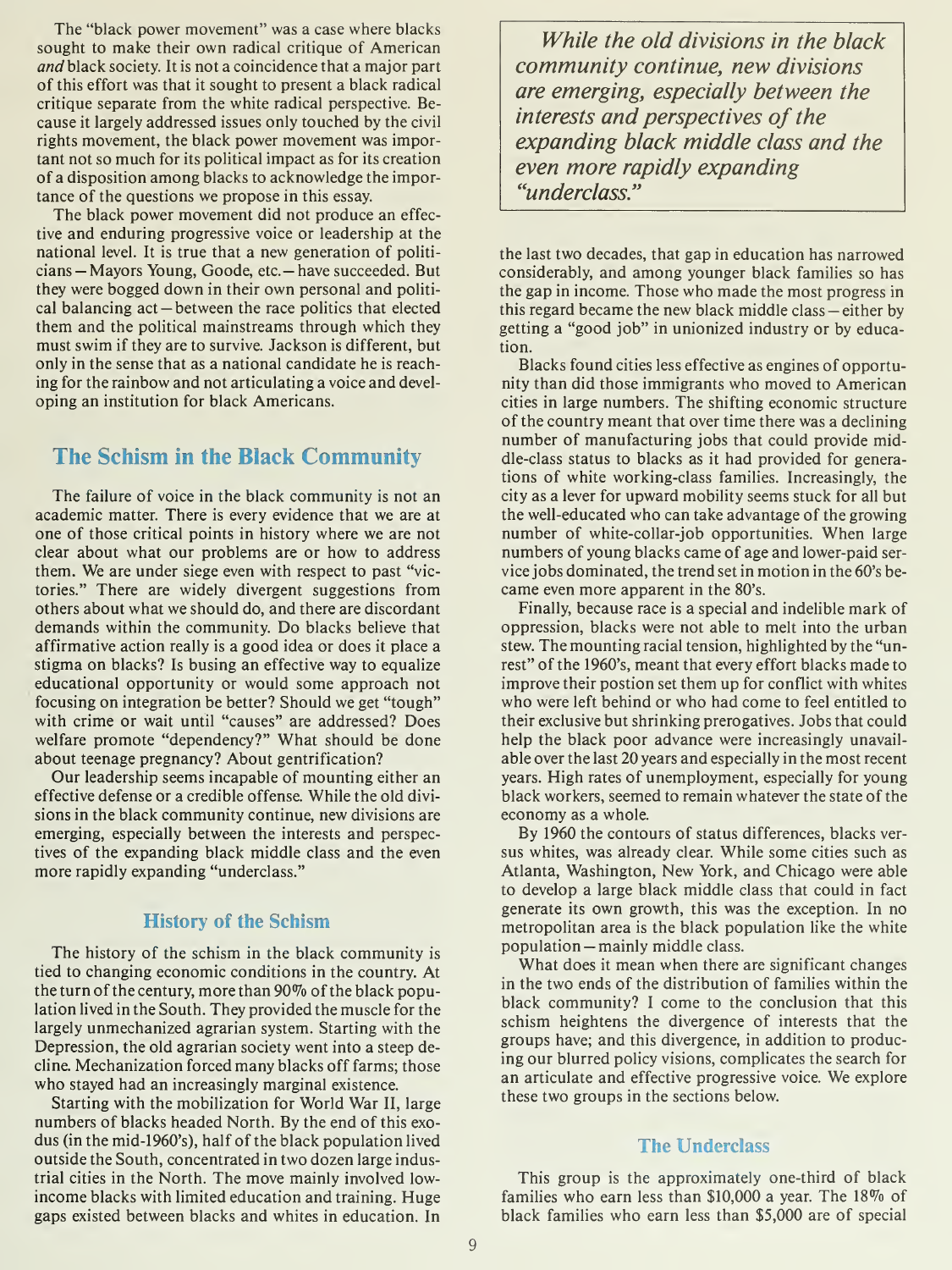concern. Half of this group is not in the job market and therefore does not benefit from economic growth. They are, and this is an important part of the definition of the underclass, outside of the mainstream. Some do succeed and work their way out of poverty, but this is increasingly the exception.

They are not simple carbon copies of their parents who were typically poor. Each generation is structurally poor for different reasons. The current young adult poor person has education and skills that in another generation would have been sufficient for steady employment and decent pay. But at the same time they had gained a little more education than their parents, their greater education came to count for less.

While the majority of all poor individuals are children, their future turns on the extent to which these youngsters get leverage in terms of educational preparation. They ar guably are not getting it in the big city school systems. Racism is partly to blame, but there are economic and perhaps cultural explanations as well. Our efforts at helping the underclass have been substantially unsuccessful in lifting them out of poverty. We have not conquered rac ism. The economic system reinforces class divisions, and we have been unwilling to devise a cultural technology that all groups, including blacks, could use when facing big obstacles.

What is important is that the number of poor blacks continues to expand, and permanence rather than instability characterizes this status. They are increasingly not being given, and to some extent are not taking advantage of, opportunities for upward mobility.

Some analysts now contemplate labor shortages in some cities. Their studies also show that, so far, little mobility out of poverty has resulted from this economic re surgence. Analyses of job opportunities suggest that blacks are being locked out of the recovery growth at increasing rates; jobs are being taken by process changes and automation, by suburbanites, and in some locations by immigrants. What is left that poor blacks can get are more "dead-end" than the manufacturing jobs that have been lost in recent years— jobs that pay less and offer less hope for mobility.

All of this reinforces the notion of permanence of the black underclass. It also underscores the point that the present crisis of the underclass is not entirely historical but, in important ways, contemporary.

#### The Black Middle Class

Approximately 18% of black households are middle class. Using the cutoff of \$25,000 per year in 1979, this is up from 13% in 1970 and compares with a shift from 31% to 37% for whites in the same time period. The black middle-class population that we are talking about is a working middle class. Only 1% of black families (versus 6% for whites) earn as much as \$50,000.

This black middle-class status is disproportionately achieved by having a working spouse and is concentrated in heads-of-household under age forty. Much of this middle class is new, therefore, and arrived through salaried employment in the professions and not self-employment or business enterprise.

There are several points about this group that inform our current debate, and I will discuss them in turn. The first is that historically the black middle class has not been able to be secure in its middle-class status. Unlike middle-class whites whose children are almost all certain to be middle class when they grow up, blacks experience no such certainty. Many older blacks experienced an unstable career trajectory that sometimes included downward mobility or stunted growth. As a result there is concern among the black middle class about how they can secure their own status as well as about how to pass it on to their own children.

This new black middle class has moved to suburbs in the last several years at a greater rate than whites. This, combined with regional mobility, means that a growing physical isolation is developing: the middle class is the suburbs (and middle-class city neighborhoods) and the underclass is the ghetto. The natural alliance cemented by propinquinity and kinship is now broken by regional mobility and segregated housing. This segregation makes "us" and "them" easier and more concrete.

There is also within the black middle class a substantial amount of stress. The evidence for this is anecdotal but substantial. The popular black press, once consumed with interpreting and advocating civil rights and "black" power," now focuses on black middle-class family, professional, and business issues — not just the petty bourgeoisie or "yuppie" issue, but investment, relationships, leadership, and entrepreneurship. Another theme in the black press is the anguish over the underclass: how to solve the still serious problems, how to use black institutions which themselves reflect the class issues, how to relate politically and socially to the underclass, and how to protect them from the moral cutbacks they sense among whites. There is sympathy, anger, and embarrassment in good measure, directed both at whites and at their underclass brothers and sisters.

Another point to be made about this group is that they are disproportionately concentrated in the industrial sec tor and the public sector where the rate of future job growth is not expected to be substantial. There are relatively few blacks in the middle class who are employed in engineering or technical fields or who are in the executive levels of growth-oriented service or corporate organizations. The question of the opportunity for security and mobility among middle-class blacks depends critically on their moving quickly to consolidate their personal and class position and to make appropriate lateral and/or vertical exits to more growth-oriented sectors.

Despite the middle-class status, this group is more than twice as likely to experience unemployment as their white peers. While their unemployment rate is not high, typically 5% or so, the fact that it is twice as high as their white peers and that upward mobility is a problem reinforces the point that discrimination and separate treatment are important even at this level.

What is the significance of this class division between black groups compared to a normal difference in perspective and experience between the "haves" and "have nots?" The evidence seems to suggest there is a growing division of interest within a group that traditionally had interests that were indivisible and monolithic. The tradition of solidarity grounded in social victimization was formerly not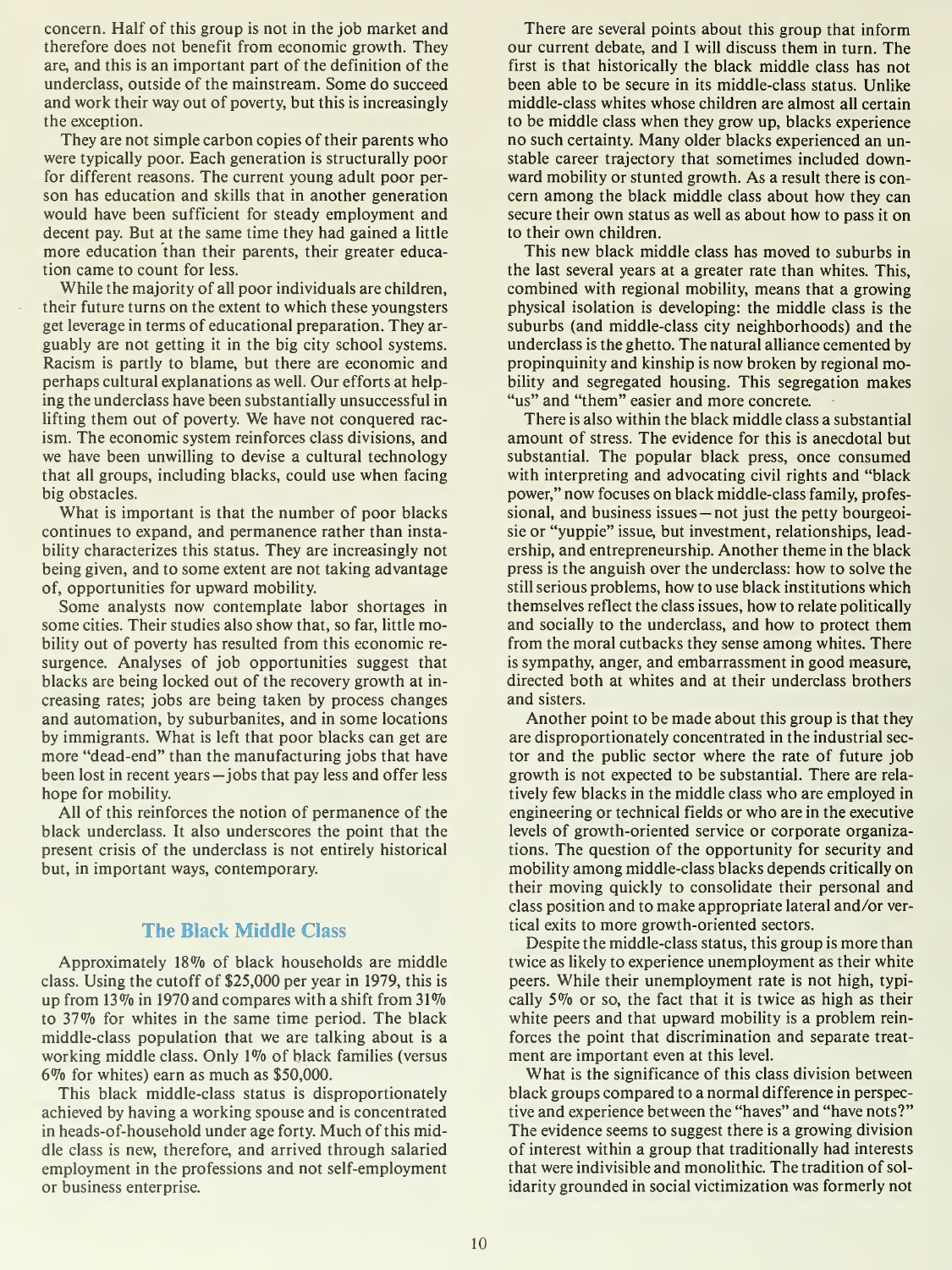complicated by class. The objective evidence of class was insignificant compared to the brutal and common victimization as members of a racial group. Both classes now have major concerns that require a different kind of attention. Our language, institutions, and forums do not reflect this fact or facilitate <sup>a</sup> solution. How is this phenomenon of class schism related to the present political and ideological issues?

There are several areas where these two worlds collide with the larger world of policy politics. The language of that discussion (or the lack of one) and the balancing of interests and advocacy in the black community are themes of this essay. There are issues of public policy where the battle is not only strategic, but also ideological, especially regarding help for the underclass. These issues include: interdependence of interests, the role of local institutions versus government, the nature of the "safety net," government intervention to promote a class standard (read: middle-class standard), spokesmanship for blacks in political and institutional arenas. The latter three issues are of primary importance in this discussion of the balancing of interests and advocacy in the black community.

As regards the nature of the "safety net," it goes without saying that the underclass is in need of government benefits — both for immediate survival and to obtain mobility out of the ghetto. Children, the major beneficiaries (along with the elderly) of social programs, need them merely to survive. Yet we are in a period where there are serious budget problems and a legislative mandate (Gramm-Rudman-Hollings) to reduce spending over the next several years. Choices will have to be made among existing programs. There is little momentum to launch major new programs. In addition, the Reagan administration has commissioned a major study of the welfare system that may in fact force the question more directly than would occur otherwise. What's at stake?

The second point takes the issue of standards of behavior a step further by asking what standards apply in setting local institutional policies within communities. Up to now even middle-class blacks have resisted the notion that the black community should be required to adopt middle-class standards (read: white middle-class standards). While it is never made clear what standards are being talked about, the notion is that there are cultural differences among racial and ethnic groups and that blacks need not make wholesale changes simply to conform. Variety is both acceptable and a statement of group self-determination.

There is now an emerging view, though not a new one, that some of the lower-class black lifestyles are pathological and ought to change. If the black middle class, whose standards are similar to their white peers, begin to share this view, we again have the basis for a conflict in point of view, as well as for a conflict about social policies to follow from it.

Then there is the issue of who speaks for blacks. This becomes more important as the differences outlined above become clearer. Will it be the race politicians who draw support from the black masses, or will it be the members of the black business and professional middle class aligned with and having a base in multi-racial constituencies and institutions?

. . . Blacks lack a clear voice in the major debates over, and the ideological structuring of, these domestic policies that are central in efforts to achieve their aspirations.

The black schism referred to here is in part a matter of two styles: the rational analytical style of strategic politics with policy grounded in the professions and business and the "expressive" style of ethnic politics grounded in advocacy of group interests, race solidarity, party loyalty, mass appeal, and in alliances of convenience or tradition with liberals. The former is more characteristic of the middle class while the latter reflects the political tradition of the poor. These lines will sharpen within the black community as they have already among white Democrats, who, for example, have such camps as "ethnic or urban politician" or "suburban politician" — all under the Democratic umbrella.

The reader may think that this analysis too sharply draws the divisions within the black community. While the extent of the division cannot be precisely estimated and will vary from place to place and over time, it is a real and an important source of tension. The only question is whether the interests of these groups are so mismatched that the tension cannot be made creative or redemptive, thus preventing a much needed dialogue in a black community too long dependent on ideas and initiatives from outside. <sup>I</sup> don't believe the mismatch will be fatal. <sup>I</sup> believe that most middle class blacks want racial progress. <sup>I</sup> believe that most whites do as well. But <sup>I</sup> also believe that we are approaching a period where the permanence of the underclass and the frustrations of the rest of society may produce action before dialogue, reaction before analysis.

# Conclusion

In this paper <sup>I</sup> have suggested that blacks lack a clear voice in the major debates over, and the ideological structuring of, those domestic policies that are central in efforts to achieve their aspirations. Because the issues affect blacks differently depending on class, and because there have been shifts in the black class structure that have altered traditional ideological positions, the lack of voice is part of, and contributes to, an emerging schism in the black community.

The present paralysis and blindness of collective will in the black community are relatively new. Leaders such as Douglass, Washington, DuBois and, most recently, King presented ideas that supported the development of the movement and changed the relationship between the private aspirations of blacks and the political and social ac tion they undertook. Dr. King, for example, gave us a voice with which to speak. That voice was powerful in building a coalition, propelling action, and striking with efficient resonance the chords in the national heart. His loss has not been replaced, and the technology of nonviolence has not been transformed to tackle present problems.